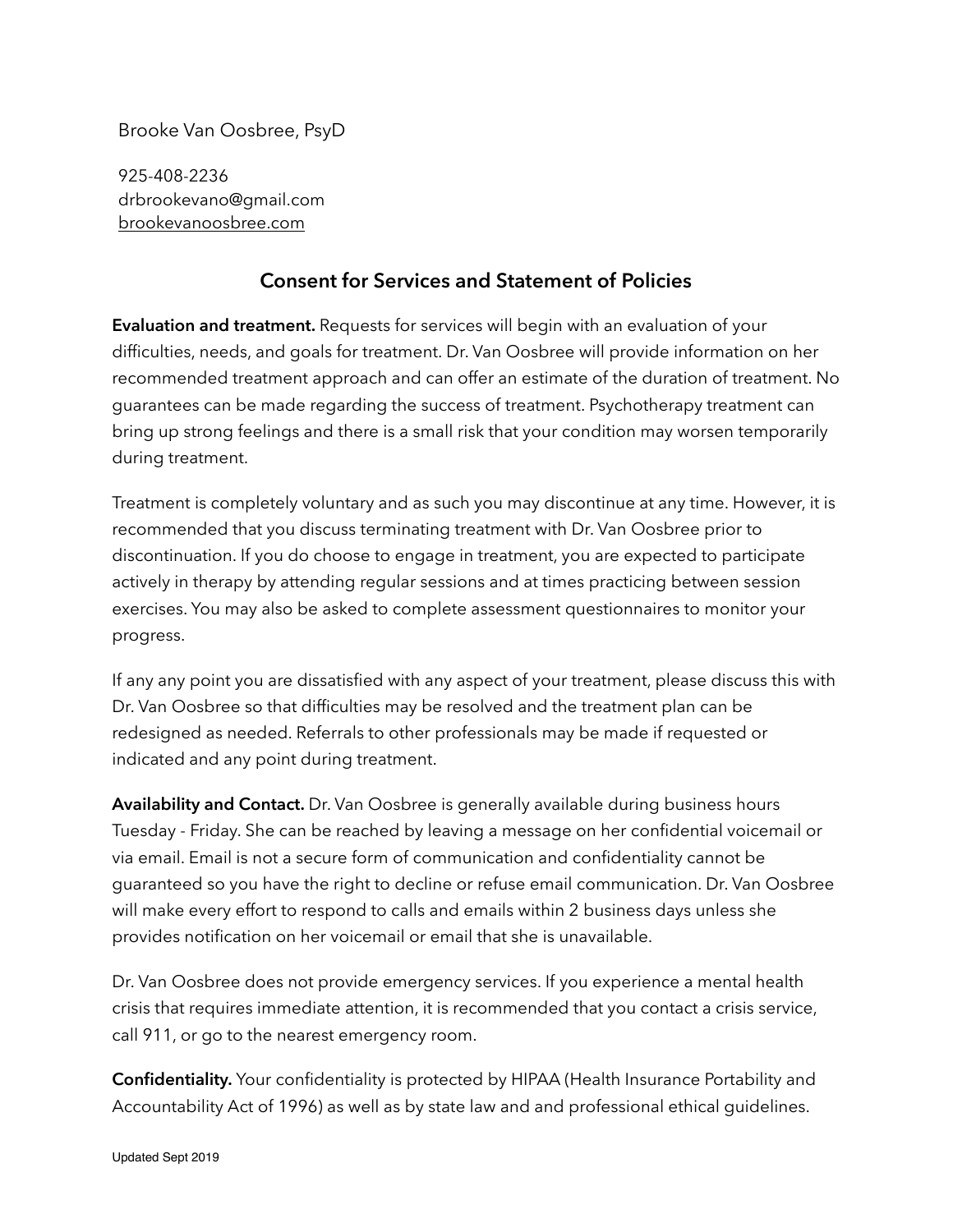This means that any information discussed in session or information about your treatment, including your attendance, will not be shared with outside sources unless you have provided written permission to do so, or as required by legal or ethical guidelines.

**Exceptions to Confidentiality.** Certain information may be disclosed to outside parties without your permission if:

- Dr. Van Oosbree determines that you intent to harm yourself or another person or that you are unable to care for your basic needs
- Dr. Van Oosbree determines a child (under 18), elder (over 65), or legally dependent adult is being abused or neglected
- Dr. Van Oosbree is ordered by a court to release information this is a rare circumstance, but is possible if you are involved in or become involved in litigation
- Dr. Van Oosbree consults with another mental health professional regarding your care, in which case none of your personal identifying information will be used.

**Fees, Billing, and Insurance.** Dr. Van Oosbree's current fee is \$195 for a 50-minute individual therapy session paid by cash, personal check, or credit card. Decreased fees on an incomebased sliding scale may be available for qualified individuals upon request. Fees will be reviewed annually and small increases will be implemented every 1-2 years in accordance with local market rates for therapy services. Any change in fee will be discussed ahead of time.

With the exception of Lyra Health, Dr. Van Oosbree does not accept insurance. However, she can provide a monthly billing statement, upon request, that you may be able to submit to your insurance company for reimbursement. It is your responsibility to determine whether or not your insurance company will reimburse you for seeing an "out of network" provider and to what extent you will be reimbursed.

**Record Keeping.** In accordance with professional requirements, Dr. Van Oosbree maintains a clinical record for each client. The information contained in this record includes your name and contact information as well as relevant clinical information such as diagnosis, treatment plan, assessment forms, progress notes from each session, and any administrative forms you complete, such as this one. These records are stored electronically using secure, HIPPAcompliant electronic medical record software. Any hard-copies of clinical information are stored in locked filing cabinet in a locked file room.

**Cancellation and Missed Appointments.** Please notify Dr. Van Oosbree as early as possible if you need to cancel or reschedule an appointment so she can offer the appointment time to someone else. Cancelling or rescheduling on the day prior to a scheduled appointment will result in a charge of 50% of the session fee for time reserved. Same-day cancellations or